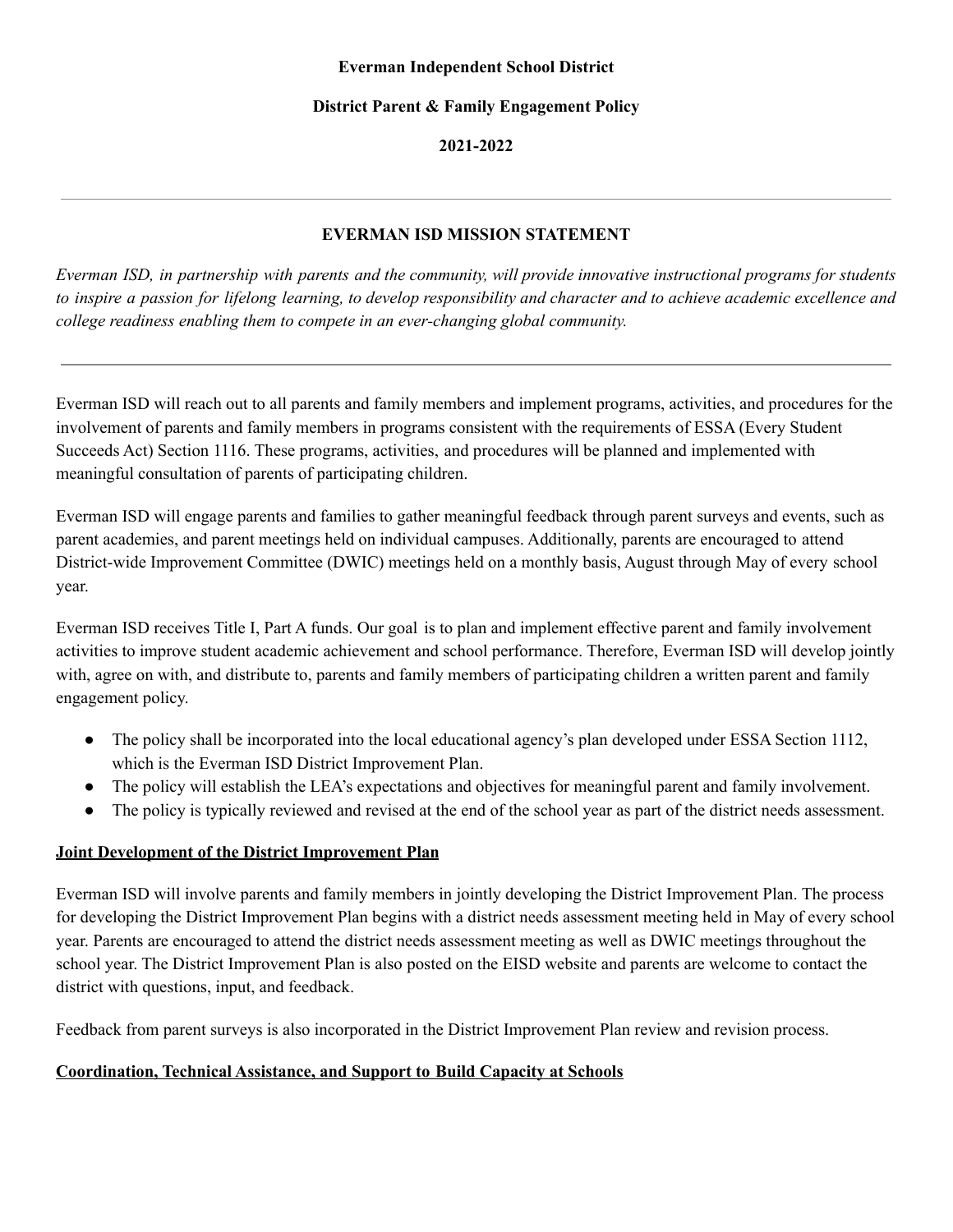## **Everman Independent School District**

## **District Parent & Family Engagement Policy**

### **2021-2022**

 Everman ISD will provide the coordination, technical assistance, and other support necessary to assist and build the capacity of all participating schools with Everman ISD in planning and implementing effective parent and family involvement activities to improve student academic achievement and school performance.

All Everman Campuses receive Title I funds specifically set aside to implement parent and family engagement activities.

 Everman ISD will coordinate and integrate parent and family engagement strategies under Title I, Part A, to the extent feasible and appropriate, with other Federal, State, and local laws and programs including public preschool programs, and conduct other activities, such as parent resource centers, that encourage and support parents in more fully participating in the education of their children.

## **Building Capacity for Partnerships:**

 To ensure effective involvement of parents and to support a partnership among the school involved, parents, and the community to improve students academic achievement, Everman ISD will:

- **1.** Provide assistance to parents and families in understanding state and local academic standards, state and local academic assessments, how to monitor student progress, and how to work with educators to improve the academic achievement of their children. These topics are covered at each campus Annual Title I meeting, held in early September, and throughout the school year through parent conferences and parent involvement activities.[ESSA Section 116 (e)(1)]
- 2. Provide materials and training to help parents work with their children to improve student achievement, such as literacy and technology [ESSA Section 116 (e)(2)].
- 3. Educate campus educators in the value and utility of contributions of parents/families, and in how to reach out to, communicate with, and work with parents as equal partners, implement and coordinate parent programs, adn build ties between the parents and the school. [ESSA Section 116 (e)(3)]
- 4. Coordinate and integrate, whenever possible, programs and activities with other federal, state, and local programs, including public preschool programs, and conduct other activities such as parent resource areas. [ESSA Section  $116 (e)(4)$ ]
- 5. Ensure that information related to school and parent/family programs, meetings, and other activities to send to parents/families in a format, and to the extent practicable, in a language parents can understand. In Everman, all parent correspondence and the district and campus improvement plans are translated into Spanish. Additionally, the district and campus websites have translation capabilities. [ESSA Section 116 (e)(5)]
- 6. Provide additional support for parental involvement activities that parents may request. [ESSA Section 116  $(e)(14)$ ]
- 7. Arrange school meetings at a variety of times, or conduct in-home conferences between teachers and other educators with parents/families who are unable to attend conferences at school in order to maximize parental involvement and participation. [ESSA Section 116 (e)(10)]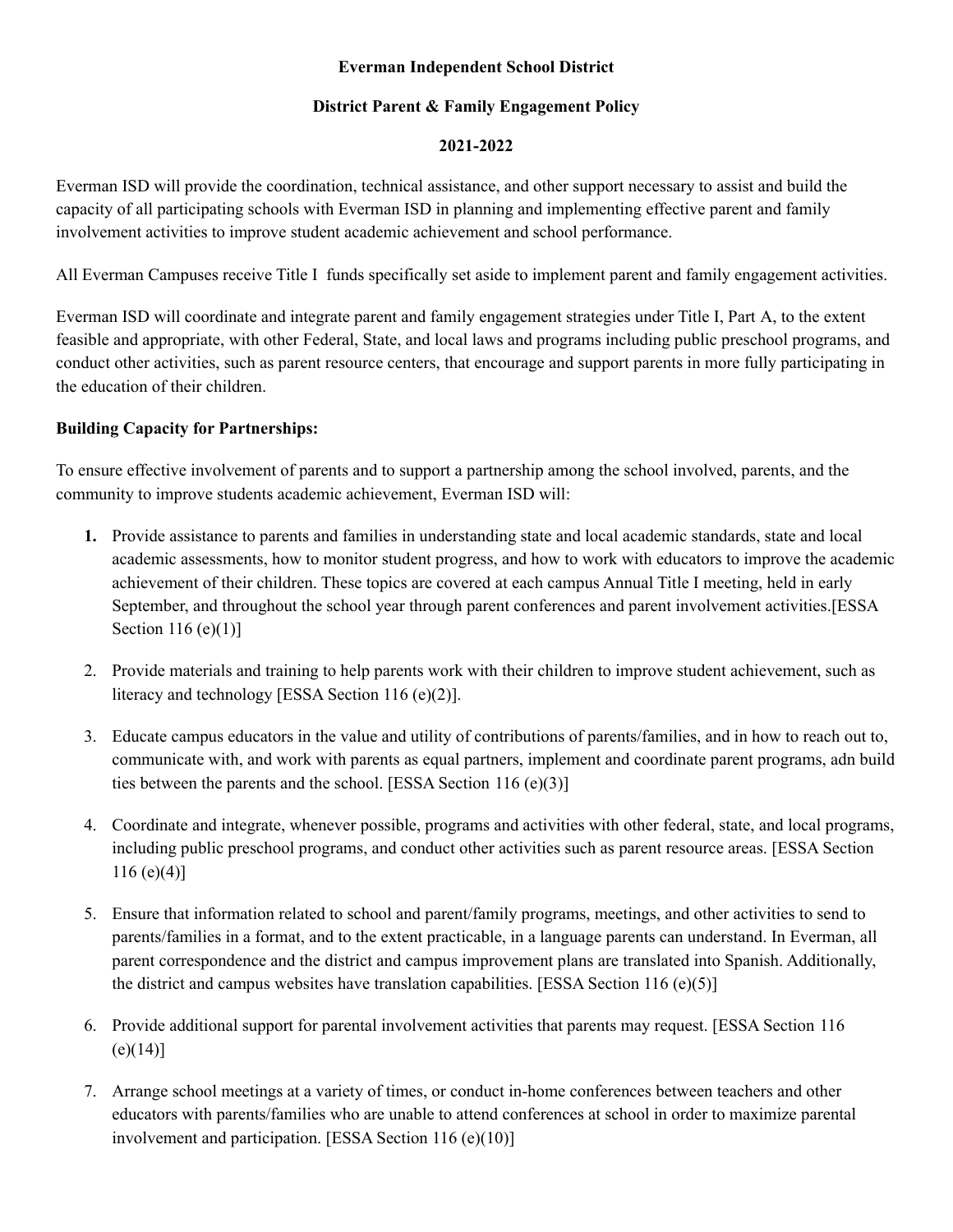### **Everman Independent School District**

## **District Parent & Family Engagement Policy**

## **2021-2022**

 8. Maintain a district-wide parent advisory council to provide advice on all matters related to parental involvement. [ESSA Section 116 (e)(12)]

## **Annual Meeting & Evaluation**

 Everman ISD will conduct an annual evaluation, with meaningful involvement of parents and family members, of the content and effectiveness of the parent and family engagement policy in improving the academic quality of all schools, including identifying barriers to greater participation by parents, the needs of parents and family members to assist with the learning of their children, including engaging with school personnel and teachers, and strategies to support successful school and family interactions.

 The annual evaluation will identify barriers to greater participation by parents/families, as well as to identify the needs of parents/families to assist with the learning of their children, and to identify strategies to support successful school and family interactions.

 The district's evaluation will be conducted through the DWIC process and parent surveys in the spring of every school year.

 The findings of the annual evaluation will be used to design evidence-based strategies for more effective parental involvement and to revise, if necessary, the parent and family engagement policies.

#### **Distribution of Policy**

 The EISD parent and Family Engagement Policy is distributed through the registration packet, the EISD Student Handbook, and posted on the district website.

#### **School-Home Compacts**

 Each campus will jointly develop with parents a school-home compact that outlines how parents, the entire school staff, and students will share the responsibility for improved students academic achievement and the means by which the school and parents will build and develop a partnership to help children achieve the State's high standards.

## **Involving Parent in the Activities School and District**

EISD schools will provide a variety of opportunities to be involved in school activities, including:

- Campus volunteer activities and programs
- PTO/PTA
- Field Trips
- Campus Improvement Committees
- District Improvement Committees
- Parent & Family Events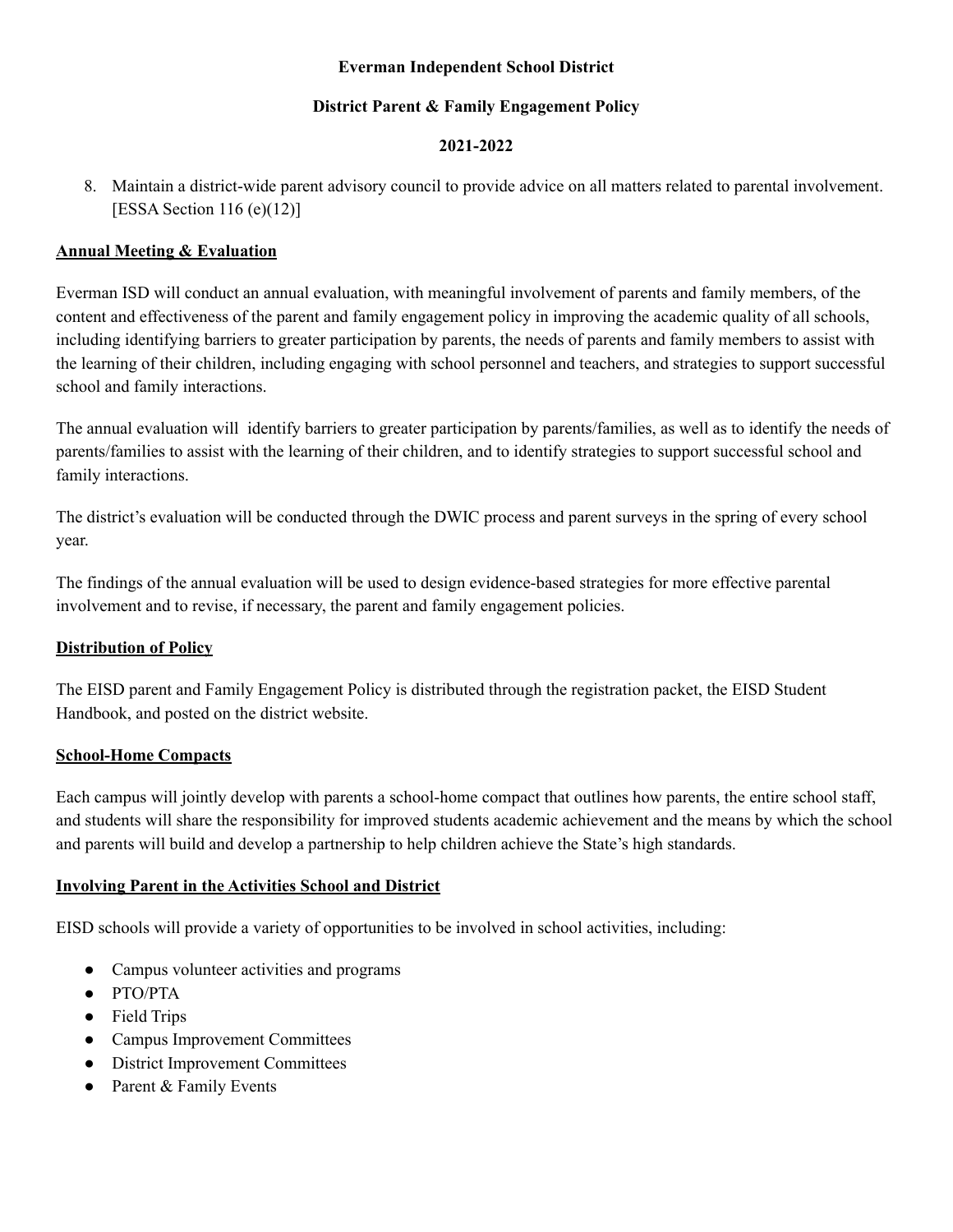**Everman Independent School District**

 **District Parent & Family Engagement Policy**

**2021-2022**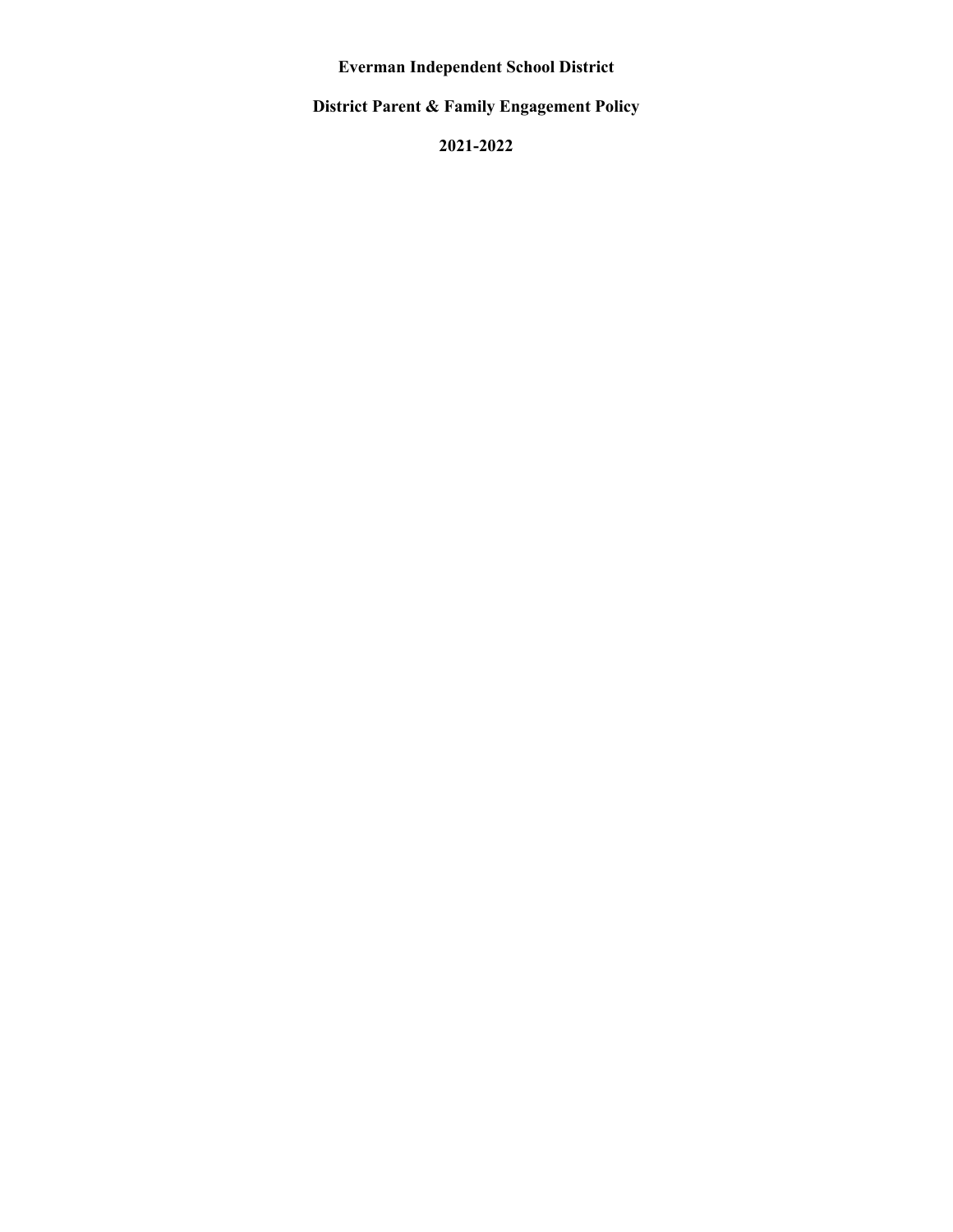# **DECLARACIÓN DE MISIÓN DE EVERMAN ISD**

Everman ISD, en colaboración con los padres y la comunidad, ofrecerá programas educativos innovadores para los estudiantes para inspirar una pasión por el aprendizaje permanente, para desarrollar la responsabilidad y el carácter y para lograr la excelencia académica y la preparación universitaria que les permite competir en una comunidad global en *constante cambio.*

 Everman ISD se comunicará con todos los padres y miembros de la familia e implementará programas, actividades y procedimientos para la participación de los padres y miembros de la familia en programas consistentes con los requisitos de la Sección 1116 de la Ley de Éxito de Cada Estudiante (ESSA *por sus siglas en inglés*). Estos programas, actividades y procedimientos se planificarán e implementarán con una consulta significativa de los padres de los niños participantes.

 Everman ISD involucrará a los padres y familias para recopilar comentarios significativos a través de encuestas y eventos para padres, como academias de padres y reuniones de padres que se llevan a cabo en las escuelas individuales. Además, se anima a los padres a asistir a las reuniones del Comité de Mejoramiento de todo el Distrito (DWIC *por sus siglas en inglés*) que se llevan a cabo mensualmente, de agosto a mayo de cada año escolar.

 Everman ISD recibe fondos del Título I, Parte A. Nuestro objetivo es planificar e implementar actividades efectivas de participación de padres y familias para mejorar el rendimiento académico y el rendimiento escolar de los estudiantes. Por lo tanto, Everman ISD desarrollará, acordará y distribuirá a los padres y familiares de los niños participantes una política escrita de participación de los padres y la familia.

- ● La política se incorporará en el plan de la agencia educativa local (LEA *por sus siglas en inglés*) bajo la Sección 1112 de ESSA, la cual es el Plan de Mejoramiento del Distrito Escolar Independiente de Everman.
- ● La política establecerá las expectativas y objetivos de la LEA para la participación significativa de los padres y familia.
- ● Por lo general, la política se revisa y se modifica al final del año escolar como parte de la evaluación de necesidades del distrito.

## **Desarrollo conjunto del Plan de mejoramiento del distrito**

 Everman ISD involucrará a los padres y miembros de la familia en el desarrollo conjunto del Plan de Mejoramiento del Distrito. El proceso para desarrollar el Plan de Mejoramiento del Distrito comienza con una reunión de evaluación de necesidades del distrito que se lleva a cabo en mayo de cada año escolar. Se anima a los padres a asistir a la reunión de evaluación de necesidades del distrito, así como a las reuniones de DWIC durante todo el año escolar. El Plan de Mejoramiento del Distrito también se publica en el sitio web de EISD y los padres pueden comunicarse con el distrito con preguntas, aportes y comentarios.

Los comentarios de las encuestas de padres también se incorporan en el proceso de revisión y análisis del proceso.

# **Coordinación, Asistencia Técnica, y Apoyo para Desarrollar la Capacidad en las Escuelas**

 Everman ISD proporcionará la coordinación, asistencia técnica y otro apoyo necesario para ayudar y desarrollar la capacidad de todas las escuelas participantes con Everman ISD en la planificación e implementación de actividades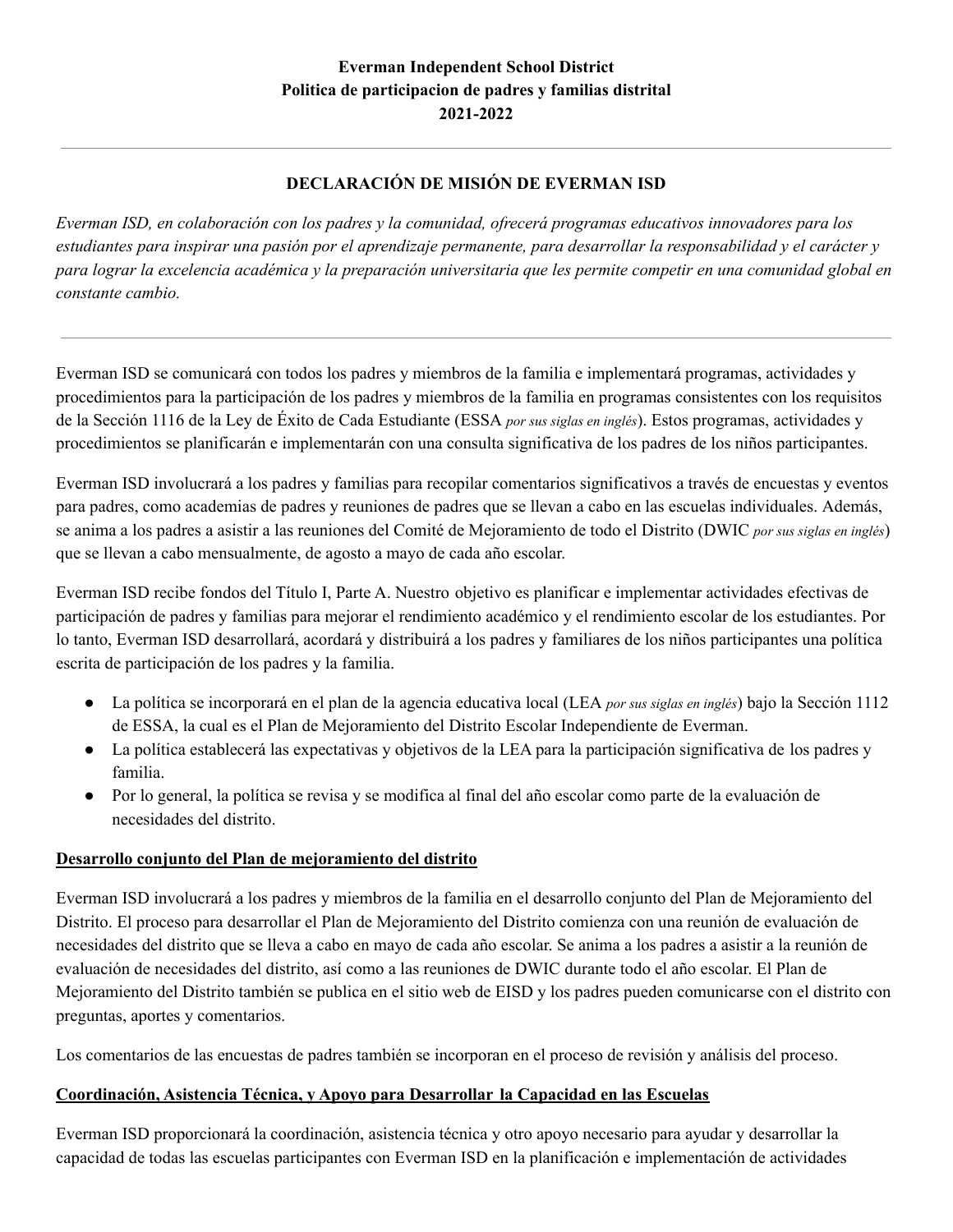## **Everman Independent School District Politica de participacion de padres y familias distrital 2021-2022**

 efectivas de participación de padres y familias para mejorar el rendimiento académico y el rendimiento escolar de los estudiantes.

 Todas las escuelas de Everman reciben fondos del Título I, específicamente reservados para implementar actividades de participación de padres y familias.

 Everman ISD coordinará e integrará estrategias de participación de padres y familias bajo el Título I, Parte A, en la medida de lo posible y apropiado, con otras leyes y programas federales, estatales y locales, incluidos programas preescolares públicos, y llevará a cabo otras actividades, como centros de recursos para padres que animan y apoyan a los padres a participar más plenamente en la educación de sus hijos.

## **Creación de capacidad para asociaciones:**

 Para asegurar la participación efectiva de los padres y apoyar una asociación entre la escuela involucrada, los padres y la comunidad para mejorar el rendimiento académico de los estudiantes, Everman ISD hará lo siguiente:

- 1. Proveer asistencia a los padres y las familias para que comprendan los estándares académicos estatales y locales, las evaluaciones académicas estatales y locales, cómo monitorear el progreso estudiantil y cómo trabajar con los educadores para mejorar el rendimiento académico de sus hijos. Estos temas se tratan en cada escuela durante la reunión anual del Título I, que se lleva a cabo a principios de septiembre y durante todo el año escolar a través de conferencias de padres y actividades de participación de los padres.
- 2. Proporcionar materiales y capacitación para ayudar a los padres a trabajar con sus hijos para mejorar el rendimiento de los estudiantes.
- 3. Educar a los educadores escolares sobre el valor y la utilidad de las contribuciones de los padres y las familias.
- 4. Coordinar e integrar, siempre que sea posible, programas y actividades con otros programas federales, estatales y locales.
- 5. Asegurar que la información relacionada con la escuela y los programas para padres/familias, reuniones y otras actividades se envíe a los padres/familias en un formato y, en la medida de lo posible, en un idioma que los padres puedan entender. En Everman, toda la correspondencia de los padres y los planes de mejoramiento del distrito y del plantel se traducen al español. Además, los sitios web del distrito y del plantel tienen capacidad de traducción.
- 6. Proveer a los padres, apoyo adicional para las actividades de participación de los padres.
- 7. Organizar reuniones escolares en una variedad de horarios o realizar conferencias en el hogar entre maestros y otros educadores con los padres/familias que no pueden asistir a las conferencias en la escuela para maximizar la participación de los padres.
- 8. Mantener un Consejo de Asesoría para padres en todo el distrito para brindar asesoramiento sobre todos los asuntos relacionados con la participación de los padres.

## **Reunión anual y evaluación**

 Everman ISD llevará a cabo una evaluación anual, con la participación significativa de los padres y miembros de la familia, del contenido y la eficacia de la política de participación de los padres y la familia para mejorar la calidad académica de todas las escuelas, incluida la identificación de las barreras para una mayor participación de los padres, las necesidades de padres y miembros de la familia para ayudar con el aprendizaje de sus hijos, incluida la participación con el personal de la escuela y los maestros, y estrategias para apoyar las interacciones exitosas entre la escuela y la familia.